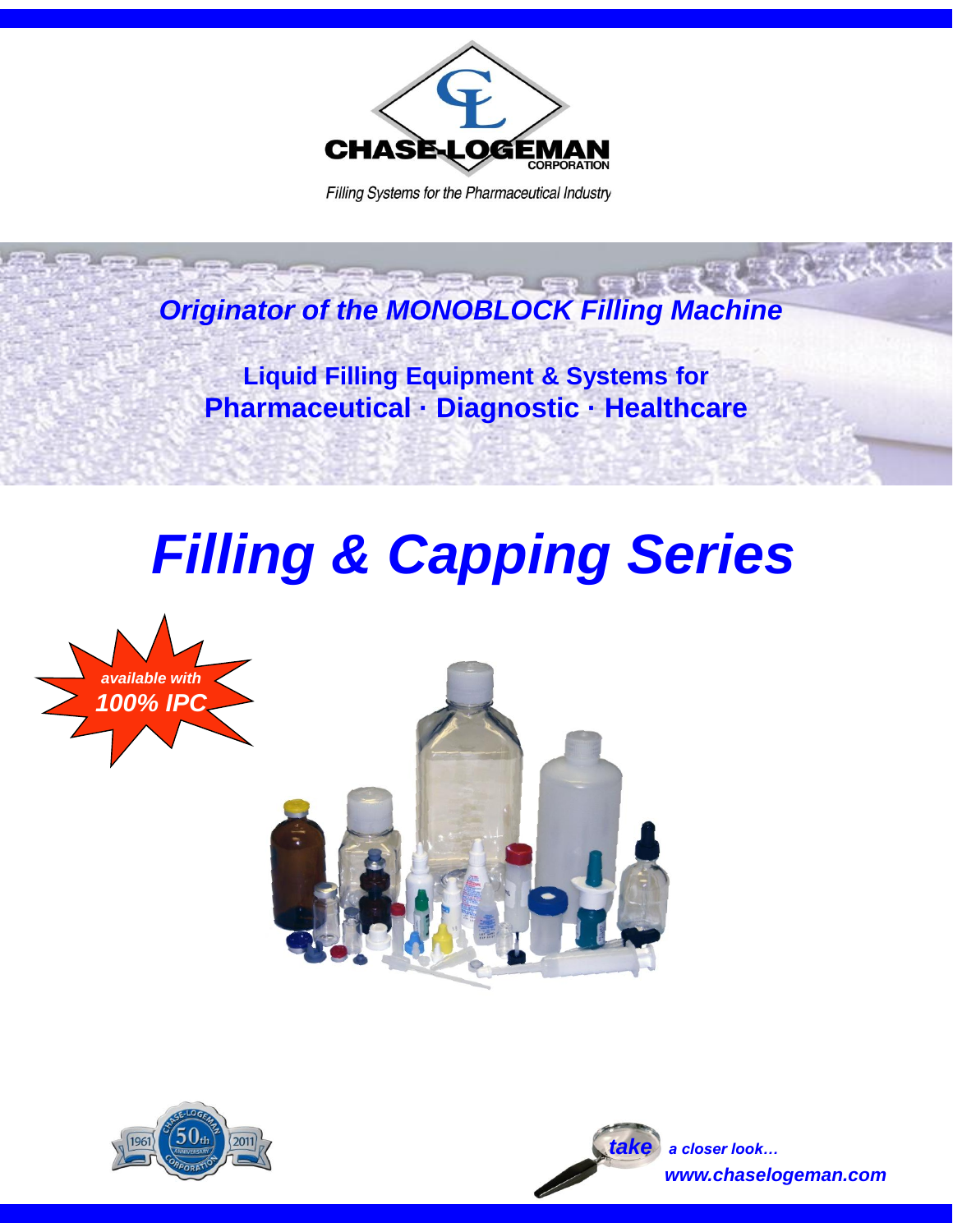# *From the ORIGINATOR of the Monoblock Simple • Dependable • Repeatable*

 Our Filling & Capping monoblock equipment is designed to deliver decades of dependable operation. Process glass, plastic & metal containers with plugs/tips, caps, dip tube, brush tip caps and Micro-Tubes. Also processes stoppers and vials. Further enhance your operation with our integrated "built-in" PRINT & APPLY LABELING!

 All machine functions are performed while the container is in-the-star-wheel under full control.

 Experience the industry's quickest and cleanest change-over with our patented **Chase***Lock®* system.



**Servo Capping with Torque Feedback**







**Equipment Selections for Round · Square · Oval Containers!**









**For Display & Collection**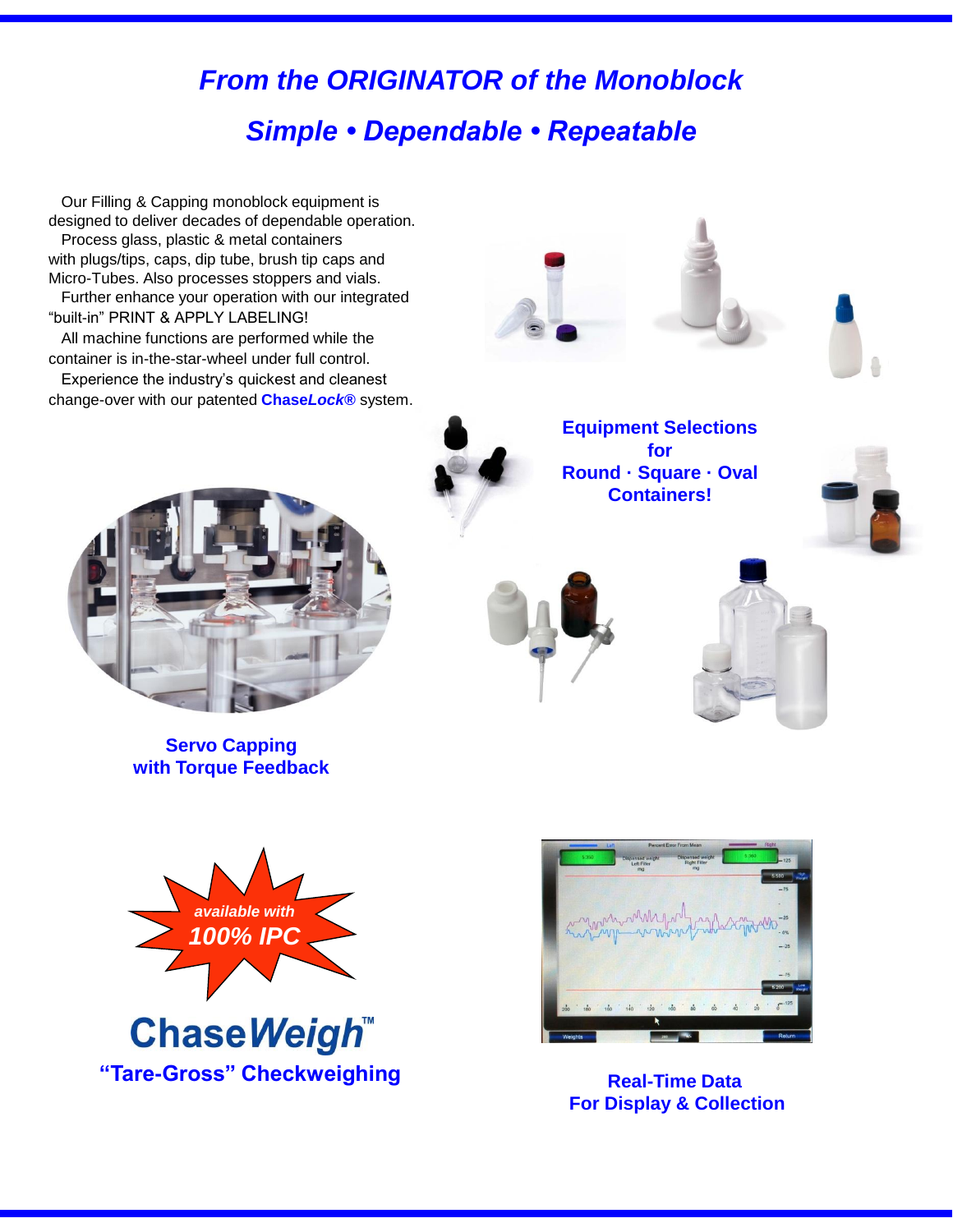#### **All the Features & Benefits you** *MUST HAVE* **are** *STANDARD* **from Chase-Logeman**

- Process glass, plastic, and metal containers.
- Designs delivering from 30 to 120 cpm.
- Designed for cGMP applications.
- Filling system selection for your application.
- Stainless steel easy to clean construction.
- Sanitary conveyor design.
- **Chase-***Lock®* "tool-free" bottle changeover.
- Designed for sterile or non-sterile applications.
- Rugged heavy duty welded steel frame.
- Stainless steel product contact parts.
- Allen-Bradley PLC w/ *PanelView®*.
- Deactivate functions on demand for flexibility.
- No bottle-no fill.
- No bottle-no plug or stopper.
- No plug or stopper-no cap.
- Comprehensive Document Package.
- Customer witness Factory Acceptance Testing.
- On-site Start-up.

#### **Full offering of OPTIONS & ACCESSORIES**

- Patented **Chase***Lock®* quick & clean "tool-free" changeover system for plugs & caps.
- Check weighing.
- SERVO filling & capping.
- All Stainless Steel Frame.
- RABS machine enclosures.
- HEPA filtration units.
- *"in the Star-Wheel" Integrated Labeling!*
- Integrated "Bulk Unscrambler" container feed.
- IQ/OQ/FAT Validation Document Package.
- *... and many more!*



### **Automatic Fill & Capping with Built-in Print & Apply Labeling**





**Bulk Bottle Unscrambler**